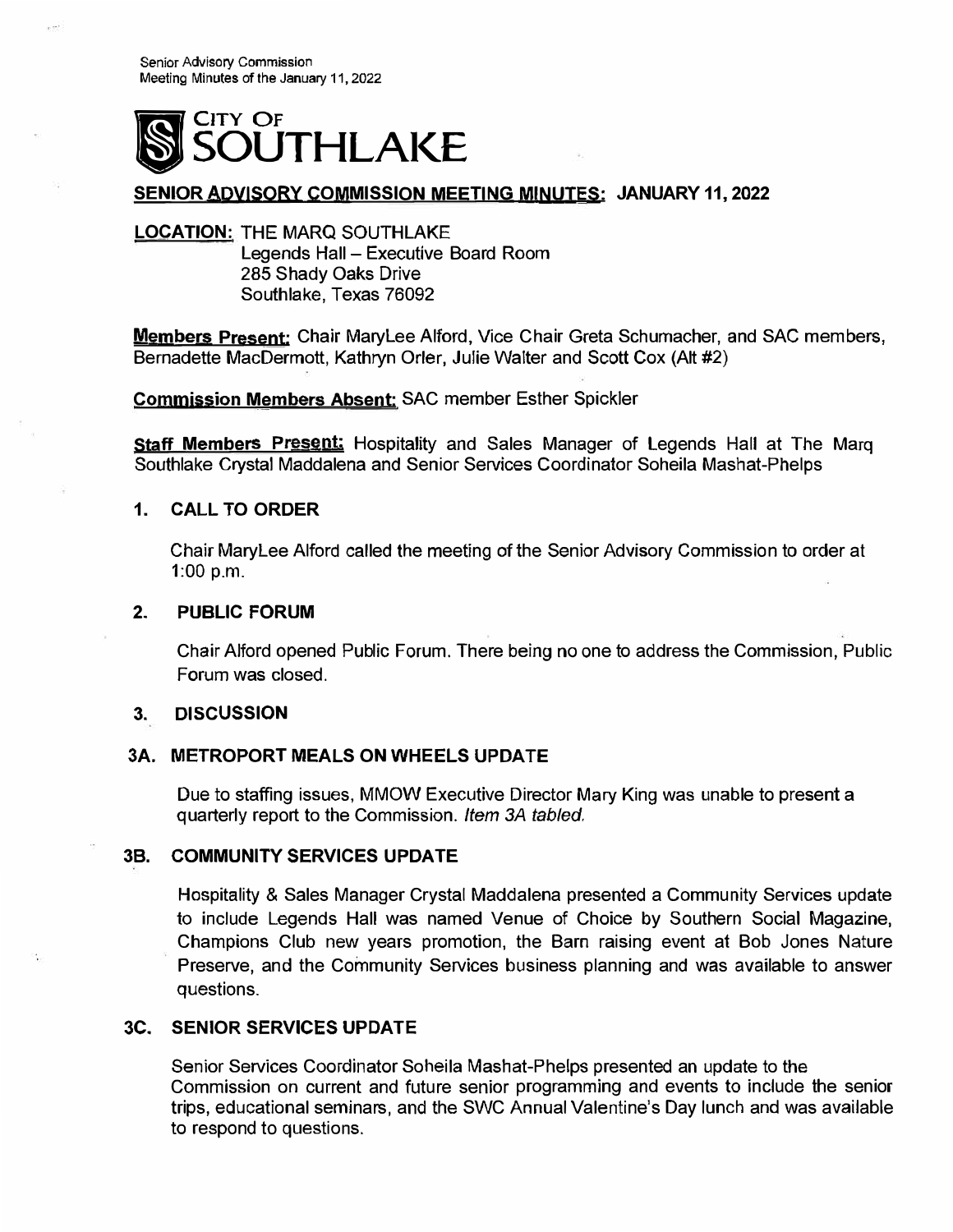# **4. CONSENT**

# **CONSENT AGENDA**

**Consent Agenda items are considered routine by the Commission and are enacted with one motion.**

# **4A. APPROVAL OF THE MINUTES FROM THE NOVEMBER 9, 2021 R EGULAR SENIOR ADVISORY COMMISSION MEETING.**

**Chair Alford presented the Consent Agenda, including approval of the minutes of the November 9, 2021 meeting. Chair Alford asked if there were any revisions to the minutes. No revisions were discussed.**

### **APPROVED**

**A motion was made to accept the minutes of November 9, 2021 meeting as read.** 

**Motion: Schumacher Second: MacDermott Ayes: Alford, Cox, MacDermott, Orler, Schumacher, Walter Nays: None Abstention: None Vote: 6-0 Motion passed.** 

#### **5.CONSIDER**

# **SA. ELECTION OF OFFICERS FOR SENIOR ADVISORY COMMISSION**

**Chair Alford presented a brief presentation describing the job duties of the Secretary.**

**The Commission discussed who was interested and who was not interested in serving as an officer.** 

# **APPROVED**

**A motion was made to elect Julie Walter as Secretary for the Senior Advisory Commission.** 

**Motion: Orler Second: MacDermott Ayes: Alford, Cox, MacDermott, Orler, Schumacher, Walter Nays: None Abstention: None Vote: 6-0 Motion passed.**